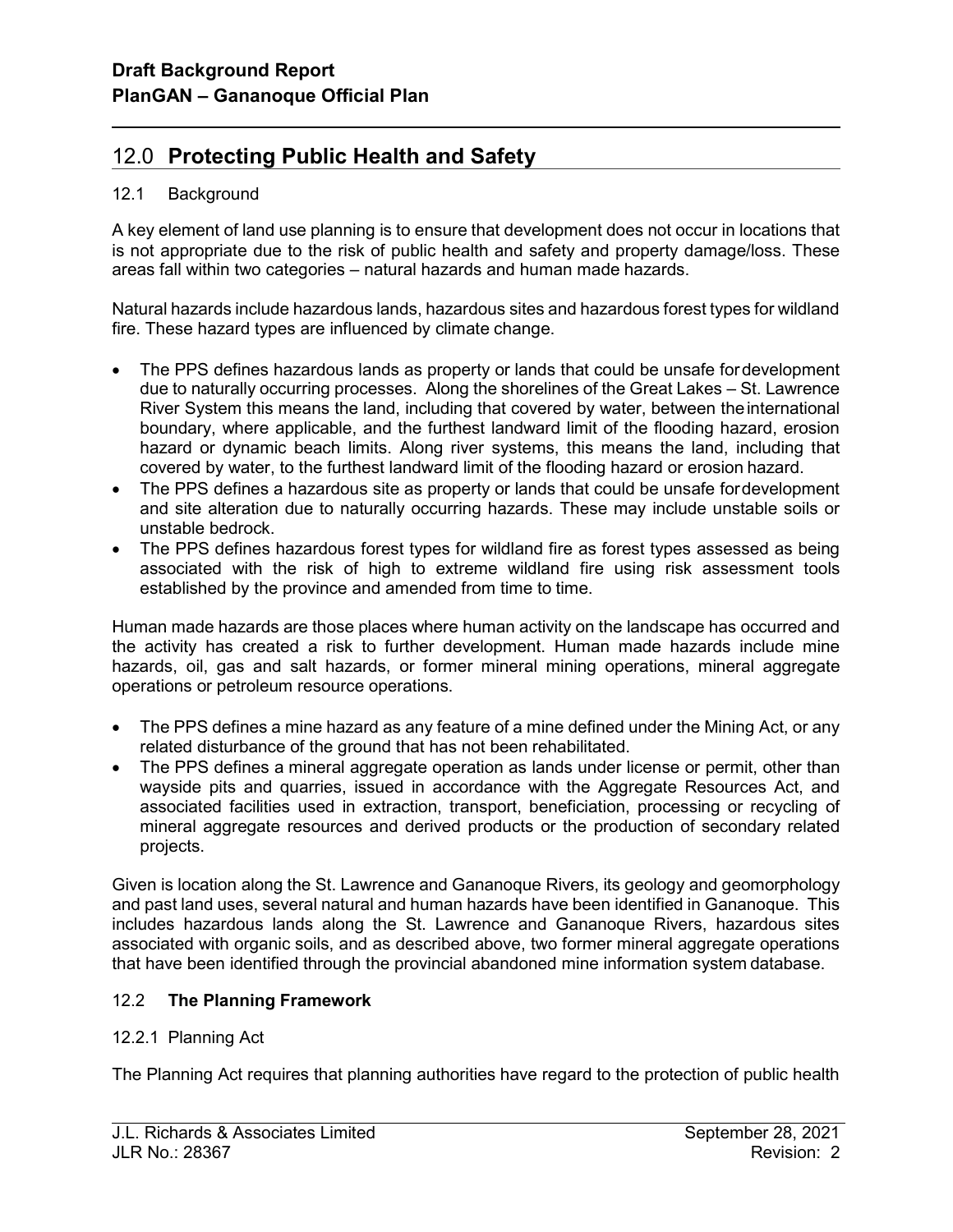and safety when exercising their authority under the Act.

#### 12.2.2 Provincial Policy Statement

l

Policy 1.1.1 e) recognizes that healthy, liveable and safe communities are sustained by avoiding development and land use patterns which may cause environmental or public health and safety concerns.

Policy 3.1.1 states that development shall generally be directed, in accordance with guidance developed by the Province (as amended from time to time) to areas outside of hazardous lands adjacent to the shoreline of the Great Lakes – St. Lawrence River System which area impacted by flooding hazards, erosion hazards and/or dynamic beach hazards; hazardous lands adjacent to river systems which are impacted by flooding and/or erosion hazards; and hazardous sites.

The PPS defines a flooding hazard as the inundation, under the conditions specified below, of areas adjacent to a shoreline of a river or stream system not ordinarily covered by water: along the shorelines of the Great Lakes-St. Lawrence River System, the flooding hazard is based on the one hundred year flood level plus an allowance for wave uprush and other water related hazards; along river systems, the flooding hazard is the greater of the flood resulting form a regional storm event (e.g. Hurricane Hazel), the one hundred year flood or a flood that is greater than the regional storm or one-hundred year flood that occurred as a result of ice jams and has been approved by the province.

The PPS defines erosion hazard as the loss of land, due to human or natural processes, that poses a threat to life and property. The erosion hazard limit is determined using considerations that include the 100 year erosion rate, an allowance for slope stability, and an erosion/erosion access allowance.

The PPS defines a dynamic beach hazard as areas of inherently unstable accumulations of shoreline sediments along the Great Lakes-St. Lawrence River System, as identified by provincial standards as amended from time to time. The dynamic beach hazard limit consists of the flooding hazard limit plus a dynamic beach allowance.

Policy 3.1.2 states that development and site alteration shall not be permitted within the dynamic beach hazard, defined portions of the flooding hazard along connection channels such as the St. Lawrence River System, areas that would be rendered inaccessible to people and vehicles during times of flooding hazards, erosion hazards and/or dynamic beach hazards (unless it has been demonstrated that the site has safe access appropriate for the nature of the development and the natural hazard) and a floodway.

Policy 3.1.3 states that planning authorities shall prepare for the impacts of a changing climate that may increase the risk associated with natural hazards.

Policy 3.1.4 states that despite policy 3.1.2, development and site alteration may be permitted in certain areas associated with the flooding hazard along a river system in those exception situations where a Special Policy Area has been approved or where development is limited to uses, which by their nature, must locate within the floodway, including flood and/or erosion control works or minor additions or passive non-structural uses which do not affect flood flows.